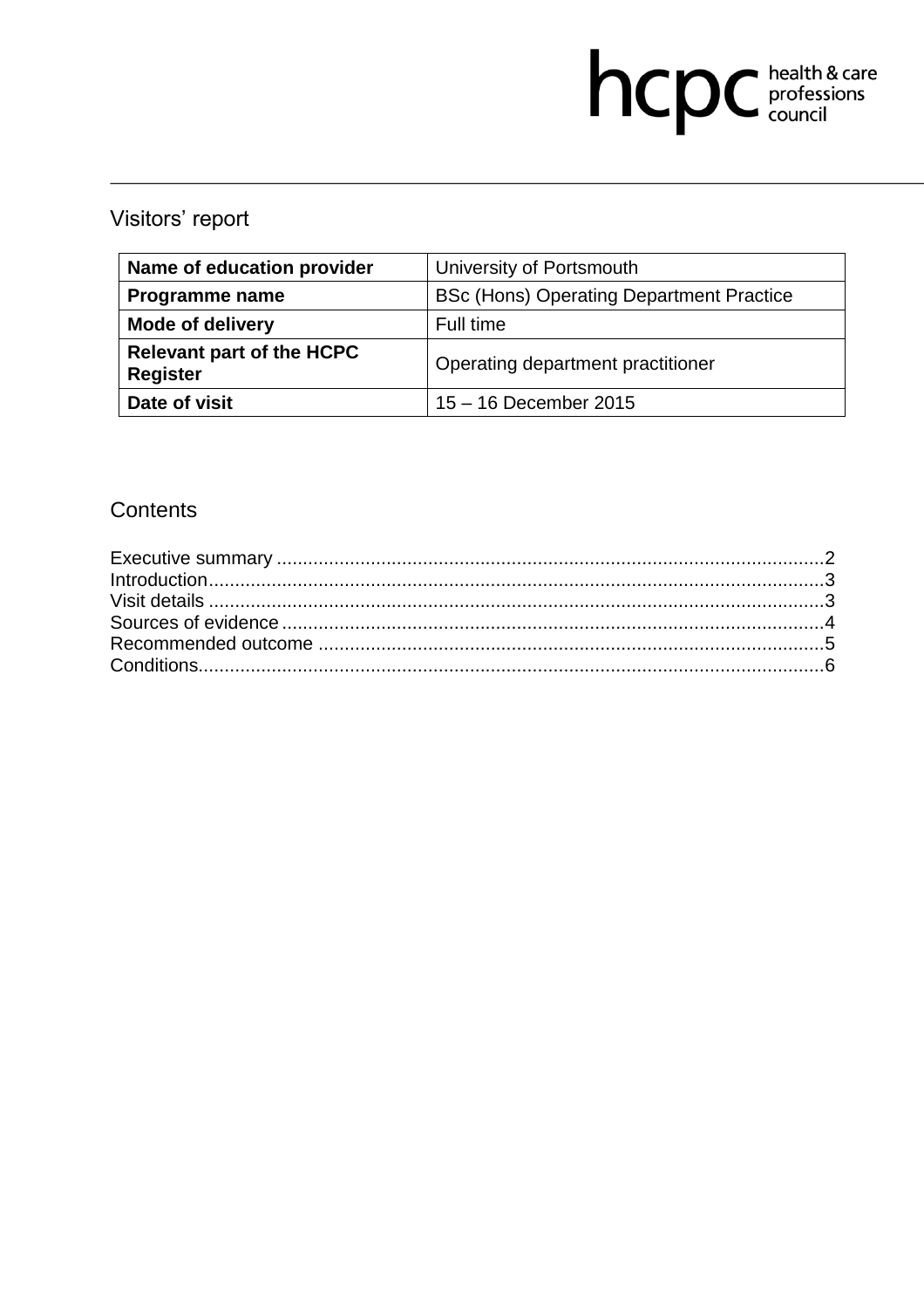#### Executive summary

The Health and Care Professions Council (HCPC) approve educational programmes in the UK which health and care professionals must complete before they can apply to be registered with us. We are a statutory regulator and our main aim is to protect the public. We currently regulate 16 professions. All of these professions have at least one professional title which is protected by law. This means that anyone using the title 'operating department practitioner' must be registered with us. The HCPC keep a register of health and care professionals who meet our standards for their training, professional skills, behaviour and health.

The visitors' report which follows outlines the recommended outcome made by the visitors on the approval of the programme. The education provider has until 1 February 2016 to provide observations on this report. This is independent of meeting any conditions. The report and any observations received will be considered by the Education and Training Committee (Committee) on 15 January 2016. At this meeting, the Committee will accept, reject or vary the visitors' recommended outcome. If necessary, the Committee may decide to vary the conditions.

The education provider is due to redraft and resubmit documentary evidence in response to the conditions outlined in this report by 20 January 2016. The visitors will consider this response and make a separate recommendation to the Committee on the approval of the programme. It is anticipated that this recommendation will be made to the Committee on 12 February 2016.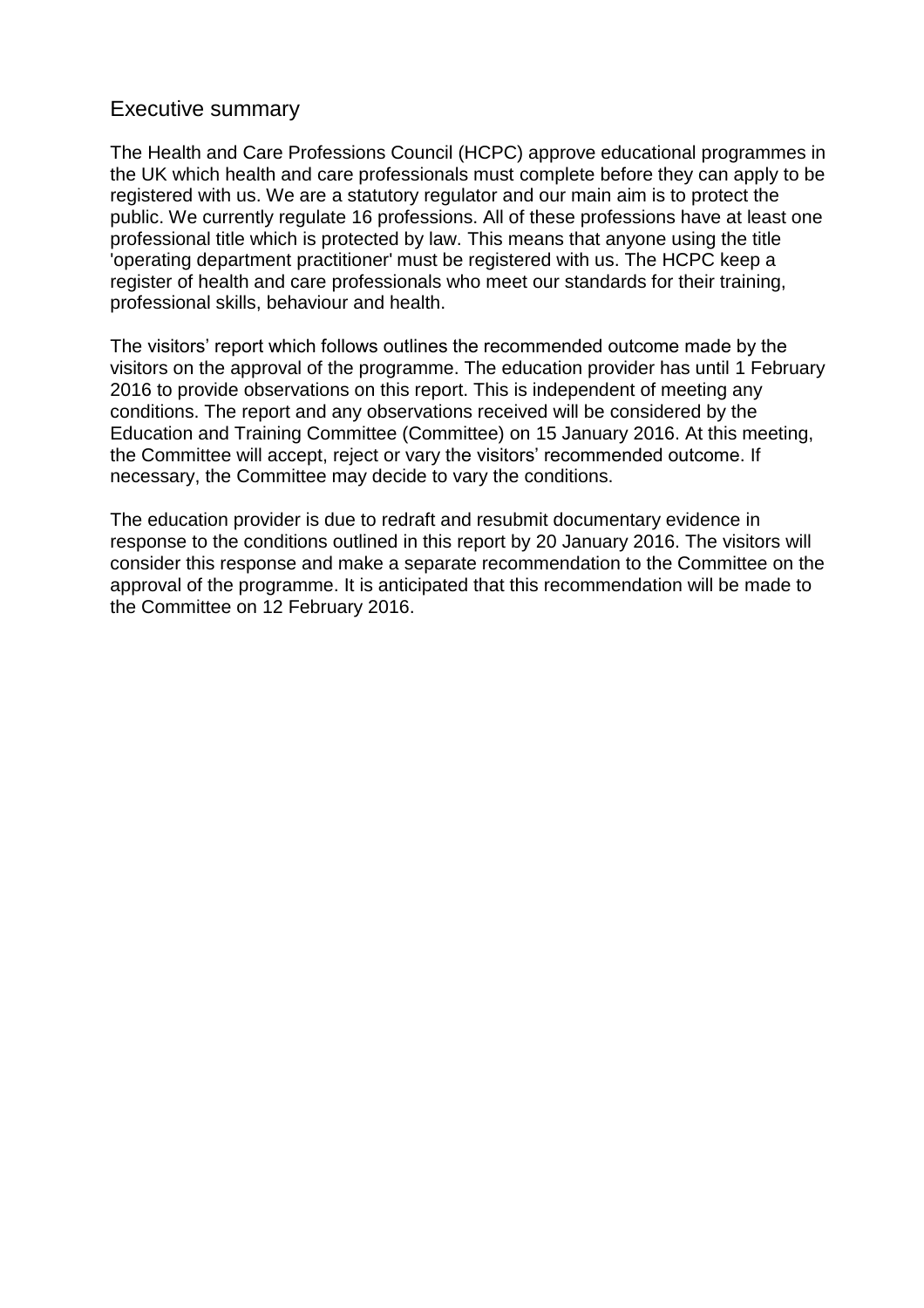#### **Introduction**

The HCPC visited the programme at the education provider as it was a new programme which was seeking HCPC approval for the first time. This visit assessed the programme against the standards of education and training (SETs) and considered whether those who complete the programme meet the standards of proficiency (SOPs) for their part of the Register.

This visit was an HCPC only visit. The education provider did not validate or review the programme at the visit and the professional body did not consider their accreditation of the programme. The education provider supplied an independent chair and secretary for the visit.

#### Visit details

| Name and role of HCPC visitors               | Andrew Steel (Operating department<br>practitioner)<br>Julie Weir (Operating department practitioner)<br>Diane Whitlock (Lay visitor) |
|----------------------------------------------|---------------------------------------------------------------------------------------------------------------------------------------|
| HCPC executive officer (in attendance)       | <b>Alex Urguhart</b>                                                                                                                  |
| Proposed student numbers                     | 35 per cohort, one cohort per year                                                                                                    |
| Proposed start date of programme<br>approval | 1 September 2016                                                                                                                      |
| Chair                                        | Jane Portlock (University or Portsmouth)                                                                                              |
| Secretary                                    | Rebecca Isaia (University of Portsmouth)                                                                                              |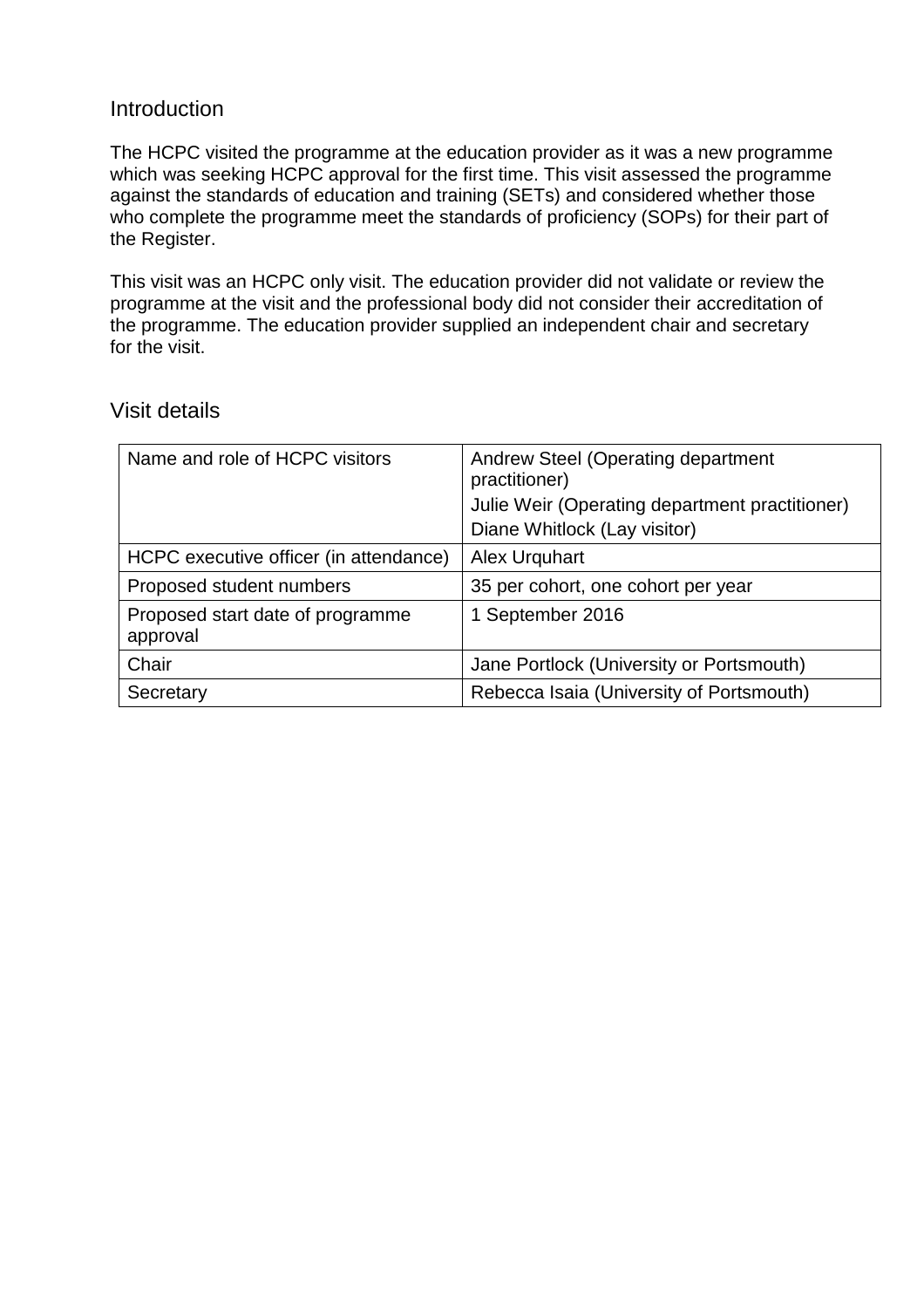#### Sources of evidence

Prior to the visit the HCPC reviewed the documentation detailed below, sent by the education provider:

|                                                                                       | Yes | No. | N/A |
|---------------------------------------------------------------------------------------|-----|-----|-----|
| Programme specification                                                               |     |     |     |
| Descriptions of the modules                                                           |     |     |     |
| Mapping document providing evidence of how the<br>education provider has met the SETs |     |     |     |
| Mapping document providing evidence of how the<br>education provider has met the SOPs |     |     |     |
| Practice placement handbook                                                           |     |     |     |
| Student handbook                                                                      |     |     |     |
| Curriculum vitae for relevant staff                                                   |     |     |     |
| External examiners' reports from the last two years                                   |     |     |     |

The HCPC did not review external examiners' reports from the last two years prior to the visit as there is currently no external examiner as the programme is new. However the visitors did review the external examiners' reports from the last two years of the Dip HE Operating Department Practice programme

During the visit the HCPC saw the following groups or facilities:

|                                                                                                  | Yes | No | N/A |
|--------------------------------------------------------------------------------------------------|-----|----|-----|
| Senior managers of the education provider with<br>responsibility for resources for the programme |     |    |     |
| Programme team                                                                                   |     |    |     |
| Placements providers and educators / mentors                                                     |     |    |     |
| <b>Students</b>                                                                                  |     |    |     |
| Service users and carers                                                                         |     |    |     |
| Learning resources                                                                               |     |    |     |
| Specialist teaching accommodation<br>(eg specialist laboratories and teaching rooms)             |     |    |     |

The HCPC met with students from the Dip HE Operating Department Practitioner programme, as the programme seeking approval currently does not have any students enrolled on it.

The HCPC did not meet with the service users and carers as they were unable to attend the visit.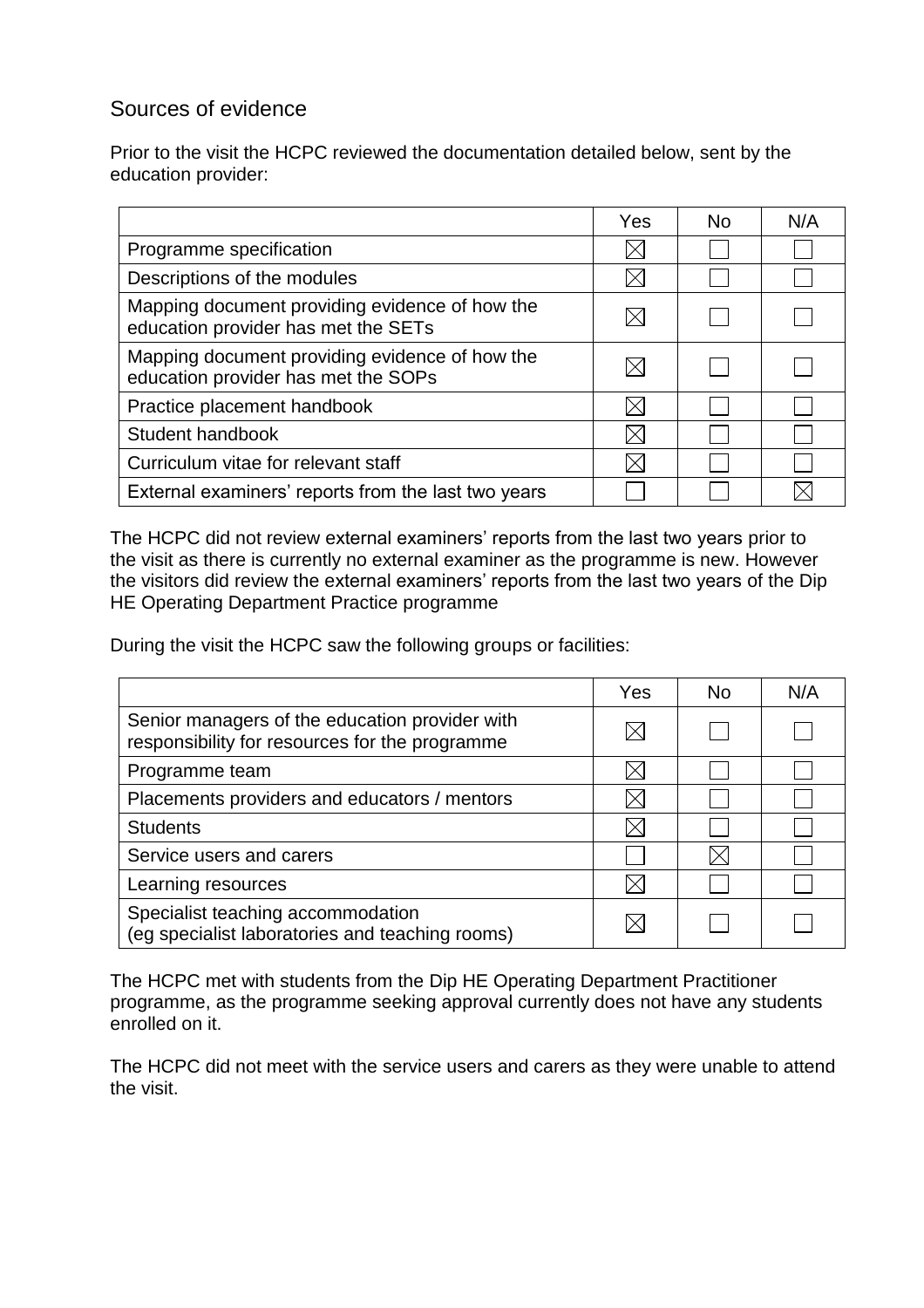#### Recommended outcome

To recommend a programme for approval, the visitors must be satisfied that the programme meets all of the standards of education and training (SETs) and that those who complete the programme meet our standards of proficiency (SOPs) for the relevant part of the Register.

The visitors agreed to recommend to the Education and Training Committee that a condition is set on the programme, which must be met before the programme can be approved.

The visitors agreed that 57 of the SETs have been met and that conditions should be set on the remaining one SET.

Conditions are requirements that the education provider must meet before the programme can be approved. Conditions are set when certain standards of education and training have not been met or there is insufficient evidence of the standard being met.

The visitors did not make any recommendations for the programme.

Recommendations are observations on the programme or education provider which do not need to be met before the programme can be approved. Recommendations are made to encourage further enhancements to the programme, normally when it is felt that the particular standard of education and training has been met at, or just above the threshold level.